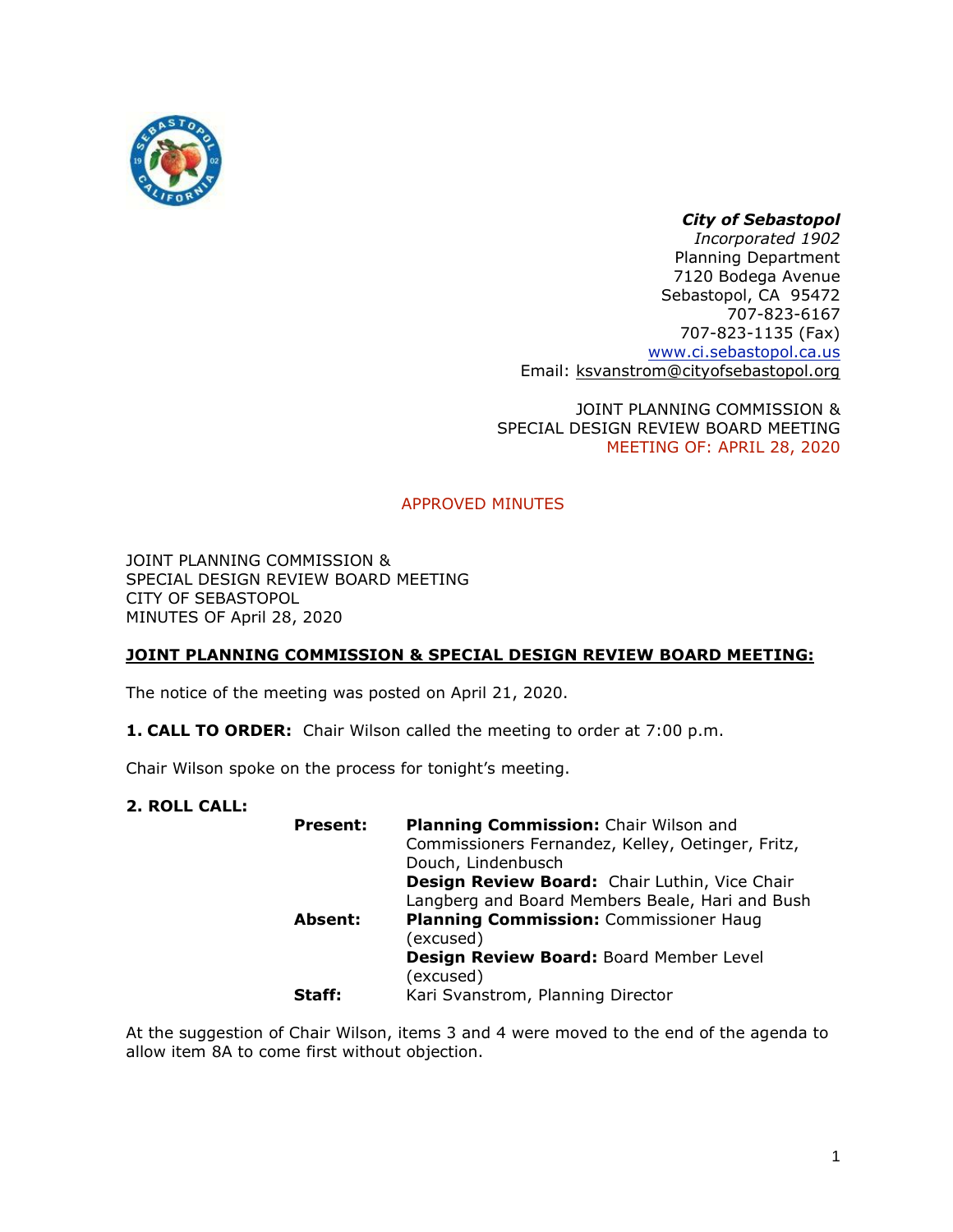## **PLANNING COMMISSION & DESIGN REVIEW BOARD:**

## **5. COMMENTS FROM THE PUBLIC ON ITEMS NOT ON AGENDA:** There were none.

## **6. STATEMENTS OF CONFLICTS OF INTEREST:** There were none.

**7. PLANNING DIRECTOR'S REPORT** (Update on Future Agendas, Action of Other Boards and City Council)

Director Svanstrom updated the Board and Commission as follows:

- All City departments are open and operating, some are operating virtually.
- City offices remain closed to the public however, staff from every department is available to the public via phone or email.
- The County Health Officer announced a revision to the park closure order; as of tomorrow, parks will be open for walking, biking where it is allowed, and hiking only.
	- Parks will remain closed in terms of community gathering spaces such as BBQ's picnic areas, playgrounds, etc.
- The City Council will hold a meeting next Tuesday, May 5, 2020. As part of this meeting the Council will be looking at some of the economic impacts of the current pandemic.
- On the last City Council agenda, the Council extended the application deadline for the Climate Action Subcommittee.
	- At this time, the deadline is set for three weeks after the shelter in place order ends.

Hearing no further updates, Chair Wilson asked for questions of Director Svanstrom.

Commissioner Oetinger asked if the park closure order revisions were for the city, county, or both.

Director Svanstrom responded:

- The County Health Order is what allows the city to have its parks accessible for walking, biking where it's allowed, and hiking.
- Under the order parking lots are remaining closed.
- The intent of the order as revised is to open some of the local parks for local access.
- To be consistent with the order, people should bike or walk to the parks, not drive.
- Regional Parks that are high attraction areas, such as beaches, will remain closed.

Vice Chair Fernandez asked if the Joe Rodota trail is open for biking.

Director Svanstrom responded that she would check the order and get back to the Board and Commission on that.

Commissioner Oetinger commented:

- Some pedestrians have concerns related to cyclists in that there is a lot more air moving past when somebody rides by.
- They're also concerned because 6' of separation isn't being maintained.

## **8. DISCUSSION:**

# **A. HOUSING LAW PRESENTATION**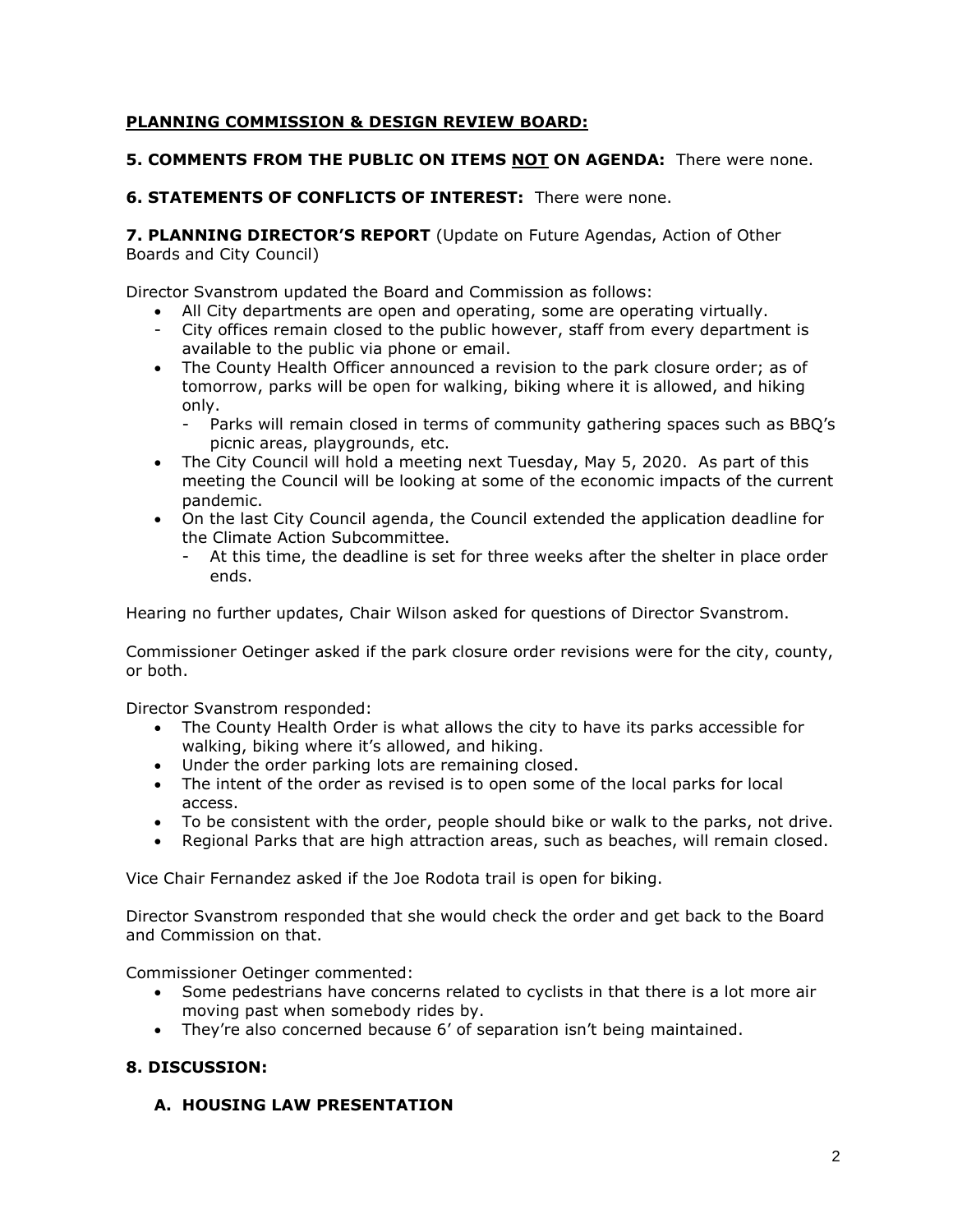Chair Wilson provided an introduction.

Director Svanstrom commented, in answer to an earlier question, that the City Clerk has indicated that the Joe Rodota and West County trails are now open to cyclists as well as pedestrians.

## **Director Svanstrom spoke on process and presented the staff report.**

Alex Mog of Meyers Nave gave a presentation and was available for questions.

Chair Wilson asked for questions of Mr. Mog from the Commission.

Commissioner Douch asked about existing overlays and whether they would have to be complied with.

Mr. Mog responded in the affirmative and commented:

- The City can issue new overlays.
- SB-330 might prevent overlays if they would limit housing development.
- A preexisting overlay would be considered an objective standard and would have to be complied with.

Vice Chair Fernandez expressed having no questions at this time.

Commissioner Fritz referred to application time period changes under the Housing Accountability Act (HAA) and asked when the 180-day clock to submit a complete application would begin.

Mr. Mog responded that the complete application would need to be submitted within 180 days of when the preliminary application was received.

Commissioner Fritz asked if the City's plans to update its design guidelines would be impacted by these new laws.

Mr. Mog responded:

- Subjective design standards can be done for non-housing projects.
- For a mixed-use project there is likely a threshold by which subjective design standards can apply.
- Objective design standards for residential projects can be done as well.
- Developers are often willing to comply with certain subjective design standards.

Chair Fritz commented that Mr. Mog mentioned 100% affordable for the density bonus for low-, very-low, and likely extremely low, but not moderate.

Mr. Mog responded in the affirmative and commented:

• Every unit would have to be affordable for someone making 80% of less of the area median income based on household size.

Commissioner Fritz asked about voter-approval requirements for the finance authorities' ability to levy ballot measures for taxes.

Mr. Mog responded that it would require 2/3 approval for a special tax because the proceeds would have to be used for housing.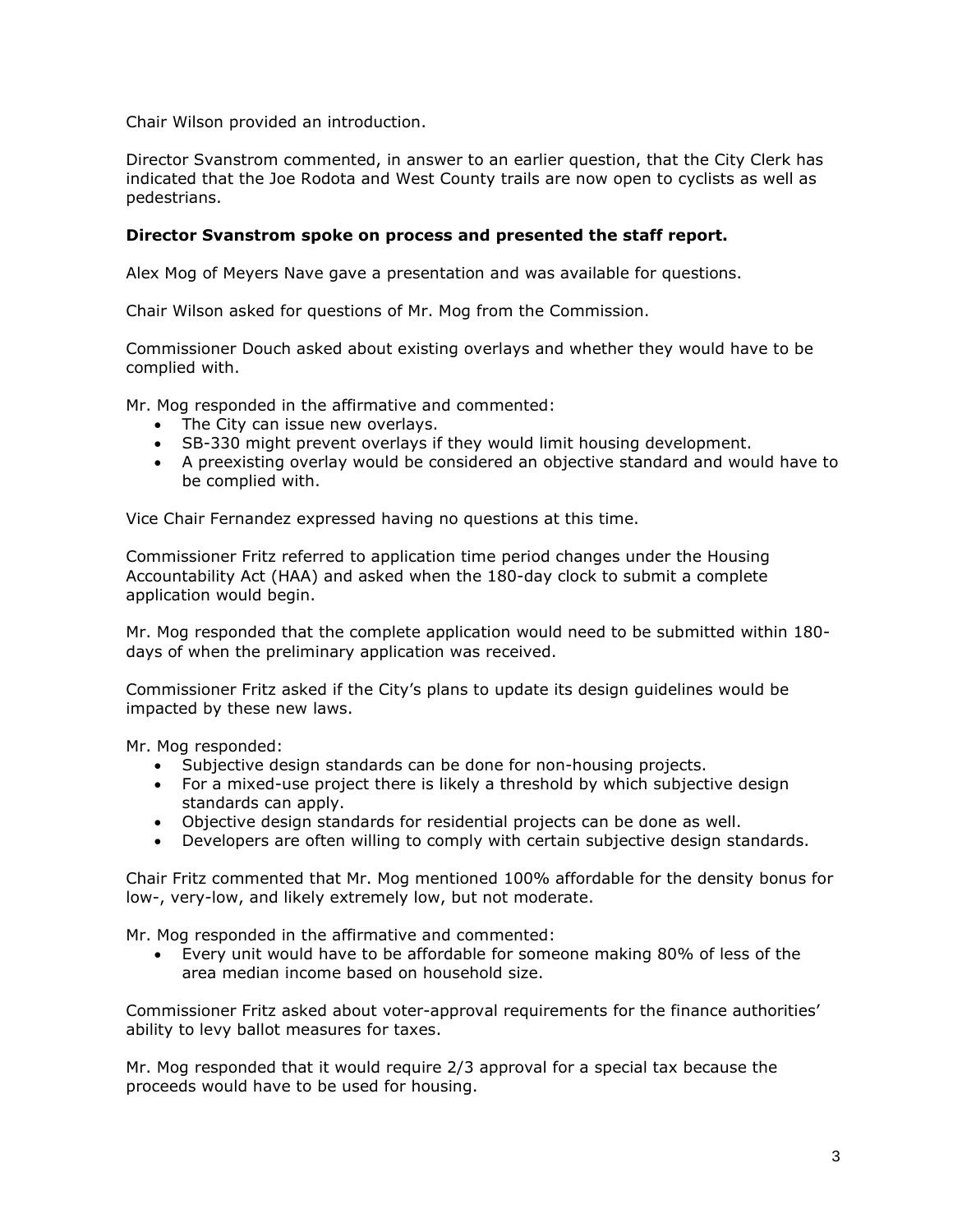Commissioner Kelley thanked Mr. Mog for the presentation.

Commissioner Lindenbusch expressed having no questions and thanked Mr. Mog for the presentation.

Commissioner Oetinger expressed having no questions.

Chair Wilson commented:

- Mr. Mog gave an extreme example of a 100-unit, 80% affordable project which would be eligible for a density bonus. In that he suggested that the developer could request a severe reduction in parking requirements.
	- In this scenario, where would people park?
- Asked if any of these laws have any effect on CEQA?

Mr. Mog responded in the affirmative and commented that the major way these laws implicate CEQA is that CEQA only applies when the City makes a discretionary decision.

Hearing nothing further from the Commission, Chair Luthin thanked Mr. Mog for the presentation and asked for comments or questions from the Board.

Board Member Bush thanked Mr. Mog for the great presentation and asked if these bills and measures are truly inventive to today's times or if they have been used in other States, Countries, or elsewhere globally.

Mr. Mog responded that some have been used elsewhere and some are original.

Board Member Beale asked about impacts related to reductions in parking requirements or a lifting of height limitations in terms of neighboring properties that may not share the same zoning.

Mr. Mog responded:

- Those impacts do not really apply, unfortunately.
- There is not much that can be done to stop that.
- If the property is zoned a certain way the developer can get the bonus.
- In his experience, any project that comes in at more than 10% or even 20% affordable will usually need financial support of some kind.
- The City can withhold that financial support in exchange for some modifications.
- While there will always be exceptions to that, most of the time, especially an 100% affordable project will need financial support of some kind.

Director Svanstrom mentioned that the City is about to embark on an update to the City's objective design standards and asked:

• If the City had an objective standard that included transitioning up or down regarding height limits (i.e., the closer you get to a setback line the lower the height is), how would that interact with the density bonus, or would it not because they can ask for the concession?

Mr. Mog responded:

- Under the HAA developers have to comply, however, if they are entitled to a density bonus, they can then ask for either a concession or a waiver to get out of complying if it prevents them from being able to build the project.
- This is a law that is being used more and more.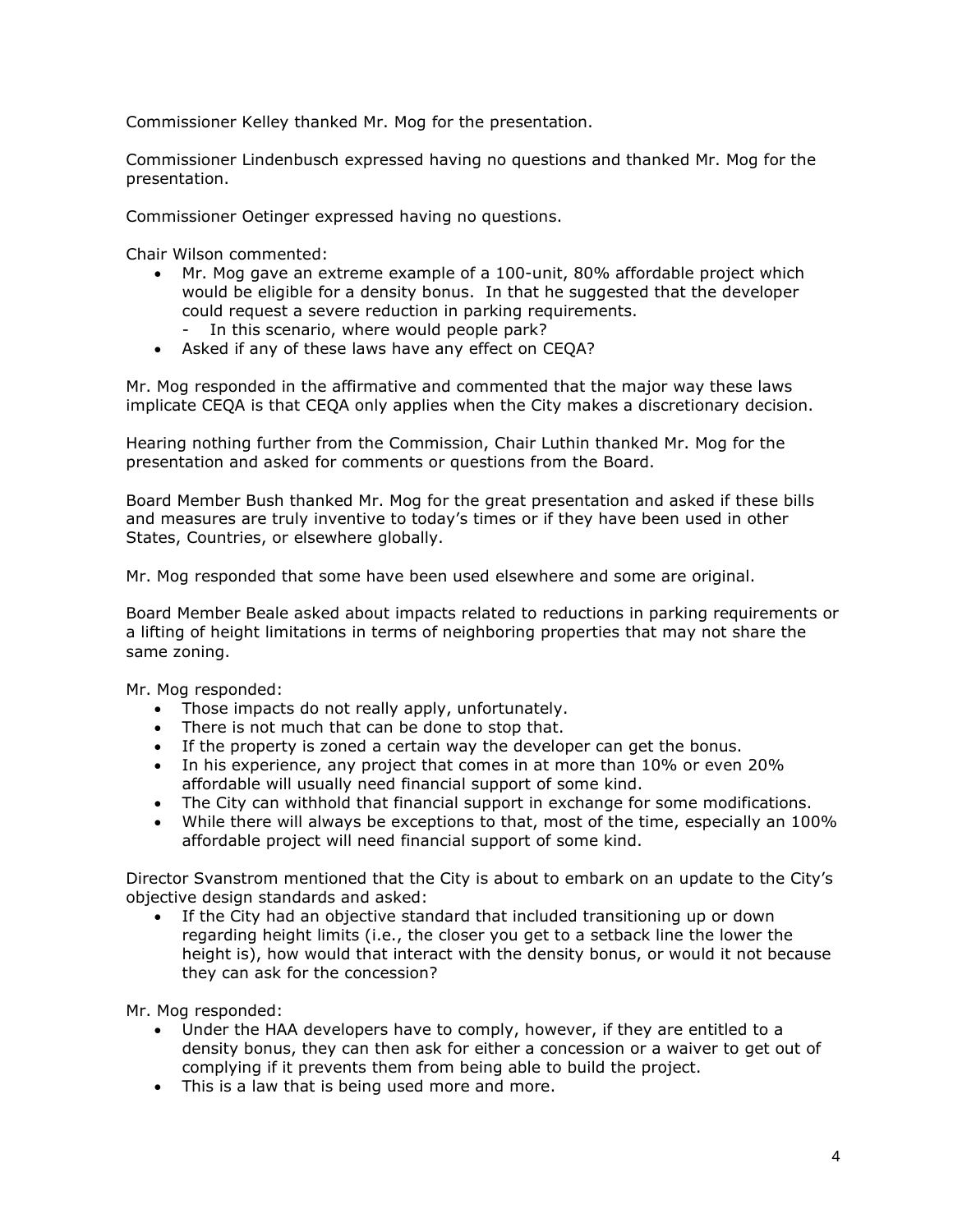- Developers are looking to maximize their profits as things get more and more expensive.
- Developers are realizing that it might be worth putting in 10% affordable units to get these benefits.
- Communities will be frustrated by the impacts on viewshed, and lack of parking, etc.
- Unfortunately, the hands of the City are often tied based on State Law requirements.

Vice Chair Langberg asked how cities and jurisdictions are responding to these changes.

Mr. Mog responded:

- A lot of cities are using the funds that were given for planning purposes.
- Almost every city he works with is using those funds to develop objective standards to try to take what had been subjective and turn it into objective so community design values can still be applied.
- The legislature wants to ensure that the rules are clear to allow developers to design their project knowing what the City will require.
- Has seen a mix of compliance and noncompliance from cities.

Vice Chair Langberg commented that the City is in line with developing its design guidelines.

Mr. Mog responded in the affirmative.

Vice Chair Langberg thanked Mr. Mog for the presentation.

Chair Luthin referred to Mr. Mog's comment about the 180-day clock starting when a preliminary application is submitted and asked if there are specific requirements that are mandated, or if each city sets their own requirements.

Mr. Mog responded:

- Each city can set their own requirements; however, the legislature has limitations on what can be asked for.
- Believes the City has already developed a checklist for these types of applications.

Director Svanstrom commented:

- The City has a Preliminary Review Checklist.
- Staff can work with the Planning Commission and/or Design Review Board on updating it.
- Both the Planning Commission and Design Review Board have recently seen preliminary review applications.
- The Design Review Checklist was changed at the start of the year to be much more comprehensive than it used to be.

Commissioner Douch referred to the 180-day shot clock and the limit on the number of hearings can be held, and asked if there any time constraints placed on the City for approvals?

Mr. Mog responded:

• For smaller projects, the City has 30 days to review the application and ensure completeness.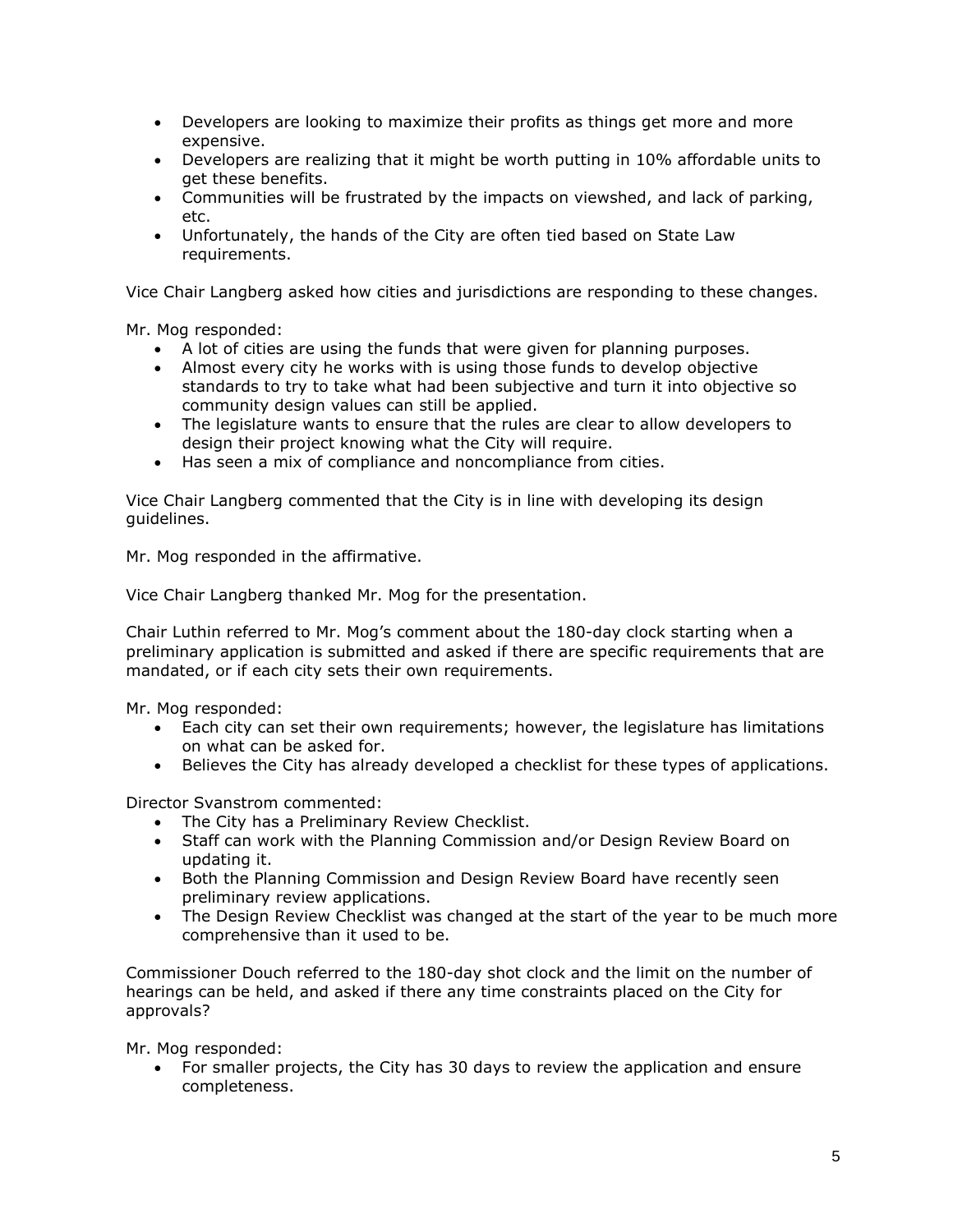• Once this 30-day period has passed the City cannot require the applicant to provide additional information.

Commissioner Douch asked if there is a time constraint for the date of approval from when the application was accepted.

Mr. Mog responded:

- An existing law called the Permit Streamlining Act has limitations on how quickly applications need to be processed.
- The only change to the Permit Streamlining Act as a result of these laws is that the timeline is 30 days less than they used to be for affordable housing projects.

Director Svanstrom commented:

- Those various timelines are managed by staff.
- It is important to note that the City's ability to request additional information as an application works its way through the process may be limited by these new laws in terms of timelines and when an application is deemed complete.

Chair Wilson asked if the City can have an objective standards on how to handle increased heights (in the case of an incentive to increase the height of a building significantly beyond what the neighbors might have expected) with things like window treatments, etc.?

Mr. Mog responded in the affirmative and commented:

- There are a limited number of incentives that have to be given.
- A developer will have to decide what incentive(s) they want to use because their choices will be limited.
- There may be situations where a developer uses an incentive to not have to comply with a standard.
- In addition, all projects will have to comply with the Building Code as well.

Chair Wilson asked if members of the public wished to speak on this time.

Hearing none, Chair Wilson closed the public comment period.

Chair Wilson asked for discussion from the Board and Commission.

Board Member Beale commented:

- Referred to the impact that some of these incentives could have on neighboring properties.
- Unlike larger municipalities where there are larger blocks of similar zoning, in Sebastopol it's very much a zigzag of that.
- Referred to a recent application for a high-density apartment complex off of Bodega Avenue that would neighbor homes that are zoned, 'R1'.
- Thinks of people who own property (whether commercial or residential) and how their investment and the value of those properties could be significantly impacted by these types of incentives (whether parking, height, or something else).
- This is a difficult and unique thing that this community may have to face.

Director Svanstrom asked Mr. Mog if there is anything in the law that talks about financial impacts on adjoining properties.

Mr. Mog responded that the law does not address that.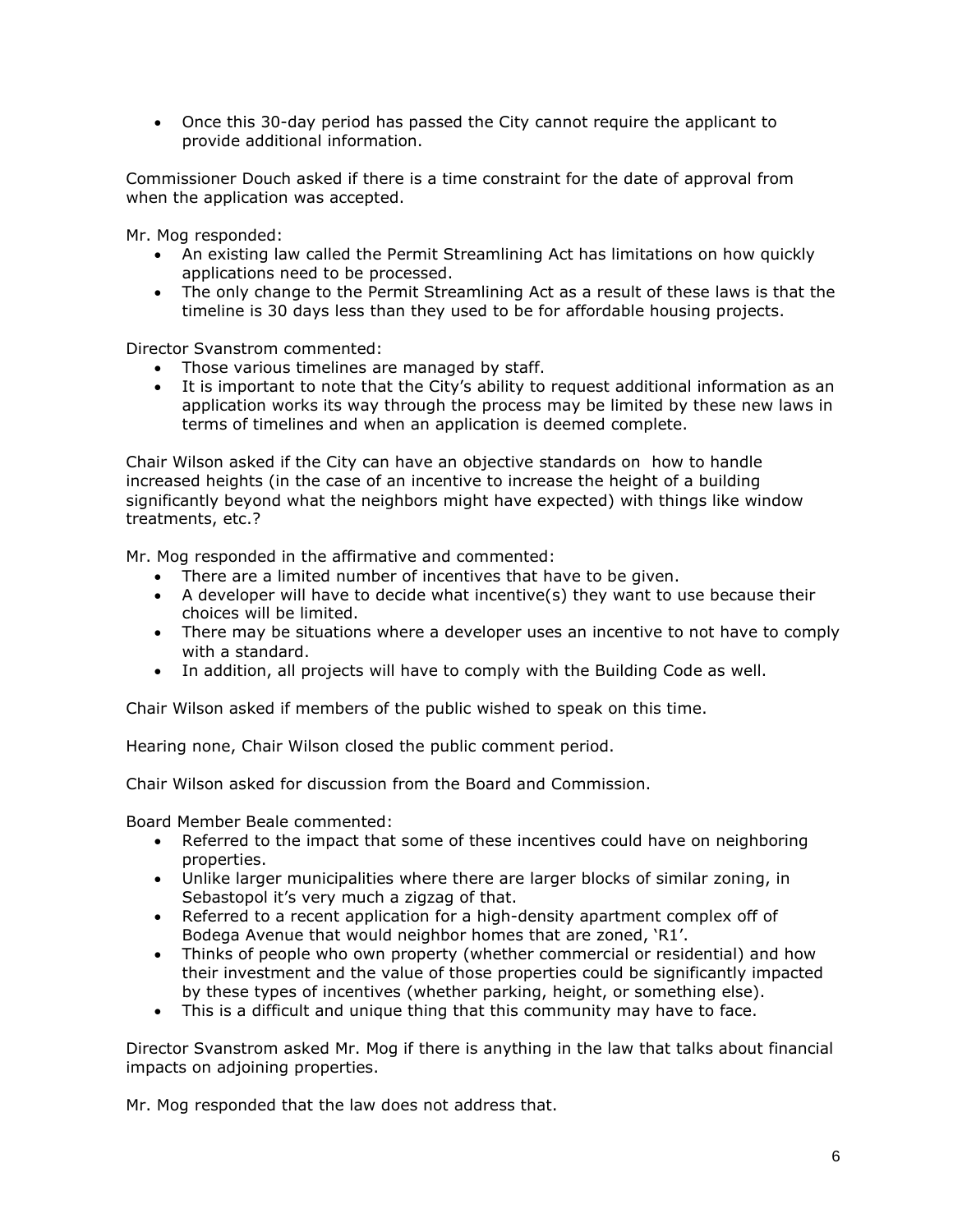Director Svanstrom commented:

- Sebastopol went through a major rezoning process in 2018.
- SB-330 states that cities cannot downzone properties to make them less unless the overall density in town is being maintained (thus meaning other areas would need to be up zoned to balance overall potential impacts to the community).

Commissioner Douch commented:

- Over the years the State legislature has hamstringed the ability of the Planning Commission or in this case, the Design Review Board in many ways.
- The impacts are potentially unavoidable.
- This speaks to the need to try and be effective in the areas Mr. Mog discussed when creating our objective design standards (things like massing on three stories and above, etc).
- Asked Director Svanstrom for an update on the Design Review Guidelines update process.

Director Svanstrom commented:

- At the prior Design Review Board meeting, the Board appointed Vice Chair Langberg and Board Member Level to the subcommittee.
- Late last week the City received approval from State Housing and Community Development for the grant. Once the grant has been finalized, the work can begin.

Commissioner Fritz asked who else is on the subcommittee.

Director Svanstrom responded that Commissioner Fritz and Mayor Slayter are on the subcommittee as well.

Commissioner Lindenbusch asked if the subcommittee will be able to proceed remotely or if it will be affected by the pandemic.

Director Svanstrom responded that the subcommittee should be able to proceed remotely.

Board Member Bush asked if there is a timeline in place for the subcommittee and update.

Director Svanstrom responded:

- There is not a specific timeline.
- The bulk of this work will be in next year's budget.
- If we have a significant reduction in planning applications, we may be able to leverage staff to do more of the work which will mean a lesser scope for the consultant(s).
- The budget subcommittee's discussions on this will be coming up shortly too.

Vice Chair Langberg commented:

- There is legislation about cities identifying parcels that they own that could be available for housing potentially, there are also private parcels.
- There could also be an effort by the City to identify parcels that they would like to see developed more densely than the ones that are closer to the residential properties ('R1' zoning).
- Seems like advocacy could be done to focus development where the city would prefer rather than having neighborhood conflicts.

Director Svanstrom responded that Vice Chair Langberg made a good point and recalled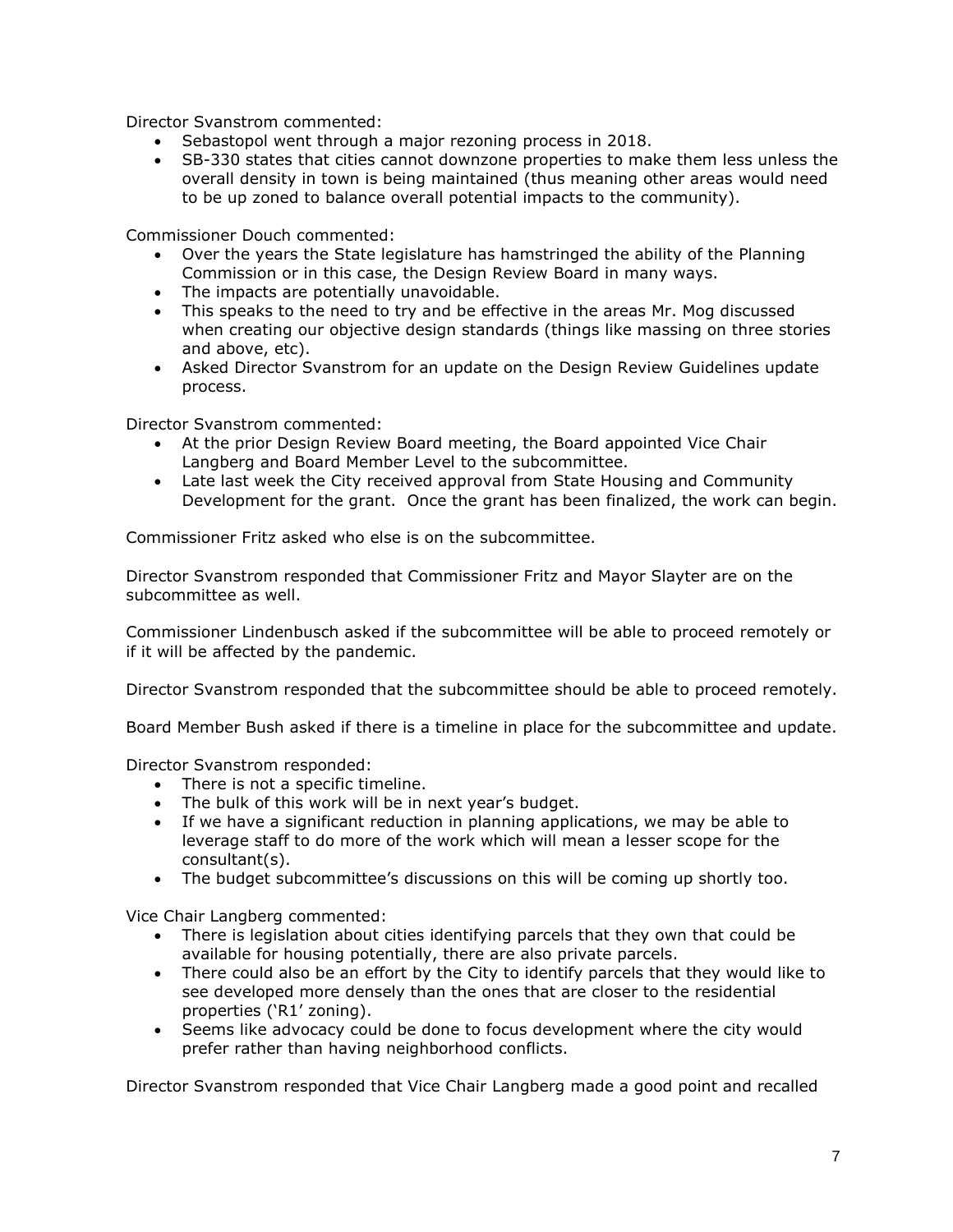Mayor Slayter having done a Sebastopol Walks tour of potential housing sites last year, a lot of which were identified in the Housing Element.

Commissioner Fernandez asked what impact these laws have on green building requirements, solar requirements, and the like.

Mr. Mog responded that those items are generally part of the larger Building Code so some developers would still have to comply with those items.

Director Svanstrom commented that the City has had a solar requirement for new construction for several years now.

Hearing nothing further, Chair Wilson thanked Mr. Mog for taking the time to provide this very helpful presentation and discussion on housing law. In addition, things like electrical vehicle charging stations and CAL Green Tier 2 would still apply to any project.

Chair Wilson referred to discussion about The Barlow potentially add a residential component upstairs in some places and asked how that would be counted in terms of mixed-use with the existing commercial development.

Mr. Mog responded:

- It's usually 2/3's of the square footage in the project needs to be residential.
- Generally, there would need to be residential on the second and third floors to qualify as residential.
- The existing commercial would be factored into the calculation.
- Believes it is on a parcel by parcel basis, however, it is possible that more than one parcel could be counted in part of one application.

## **9. WRITTEN COMMUNICATIONS:** (None)

**10. DESIGN REVIEW BOARD ADJOURNMENT:** Chair Luthin adjourned the meeting at 8:32 p.m. to the regular meeting of the Design Review Board which will be held on May 06, 2020, at 4:00 p.m.

Director Svanstrom noted the regular Design Review Board meeting of May 6 will take place and added that the meeting is expected to be held virtually as well.

## **PLANNING COMMISSION:**

#### **4. APPROVAL OF PLANNING COMMISSION MINUTES of:** February 25, 2020

Director Svanstrom noted a correction to the minutes.

Vice Chair Fernandez made a motion to approve the minutes as amended.

Commissioner Lindenbusch seconded the motion.

AYES: Chair Wilson, Vice Chair Fernandez, and Commissioners Oetinger, Douch, Fernandez, Kelley, Lindenbusch and Fritz NOES: None ABSTAIN: None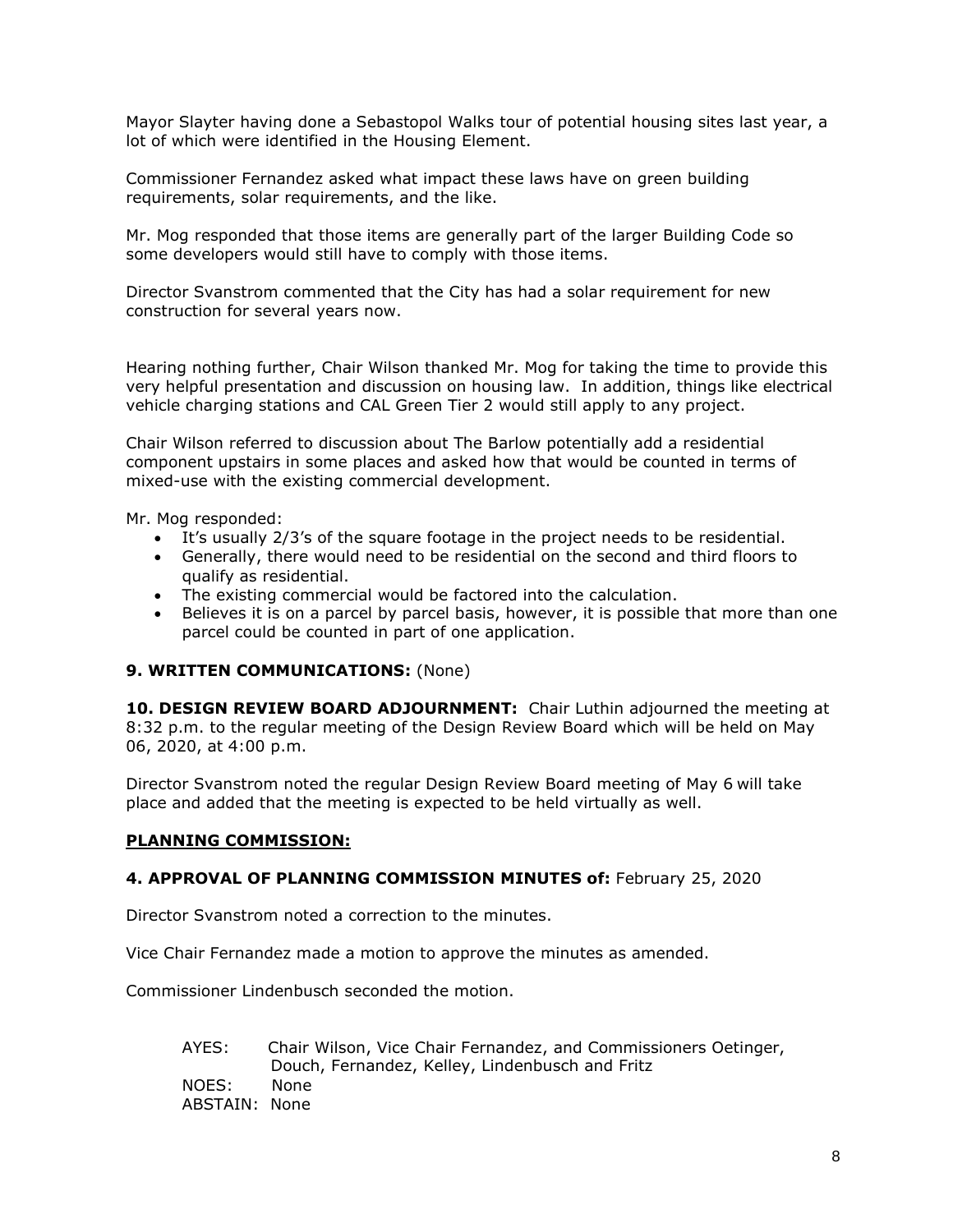#### ABSENT: Commissioner Haug

## **3. ELECTION OF OFFICERS**

Chair Wilson asked for nominations for Chair.

Commissioner Fritz nominated Vice Chair Fernandez.

Commissioner Lindenbusch and Commissioner Kelley seconded the nomination.

With no discussion or further nominations, the Commission voted as follows:

AYES: Chair Wilson, Vice Chair Fernandez, and Commissioners Oetinger, Douch, Fernandez, Kelley, Lindenbusch and Fritz NOES: None ABSTAIN: None ABSENT: Commissioner Haug

Chair Wilson asked for nominations for Vice Chair.

Commissioner Douch nominated Commissioner Fritz.

Commissioner Kelley nominated Commissioner Oetinger.

Commissioner Oetinger thanked Commissioner Kelley for the nomination but declined the opportunity.

Chair Wilson asked for a second to the nomination of Commissioner Fritz as Vice Chair.

Commissioner Fernandez seconded the nomination.

With no discussion or further nominations, the Commission voted as follows:

| AYES:         | Chair Wilson, Vice Chair Fernandez, and Commissioners Oetinger, |
|---------------|-----------------------------------------------------------------|
|               | Douch, Fernandez, Kelley, Lindenbusch and Fritz                 |
| NOES:         | None                                                            |
| ABSTAIN: None |                                                                 |
|               | <b>ABSENT:</b> Commissioner Haug                                |

Director Svanstrom noted the regular Planning Commission meeting of May 12 will have at least one item on the agenda and added that the meeting is expected to be held virtually as well.

Members of the Commission thanked Chair Wilson for his excellent service as Chair.

## **PLANNING COMMISSION:**

Chair Wilson adjourned the meeting at 8:39 p.m. to the regular meeting of the Planning Commission which will be held on May 12, 2020, at 7:00 p.m.

Respectfully Submitted By: